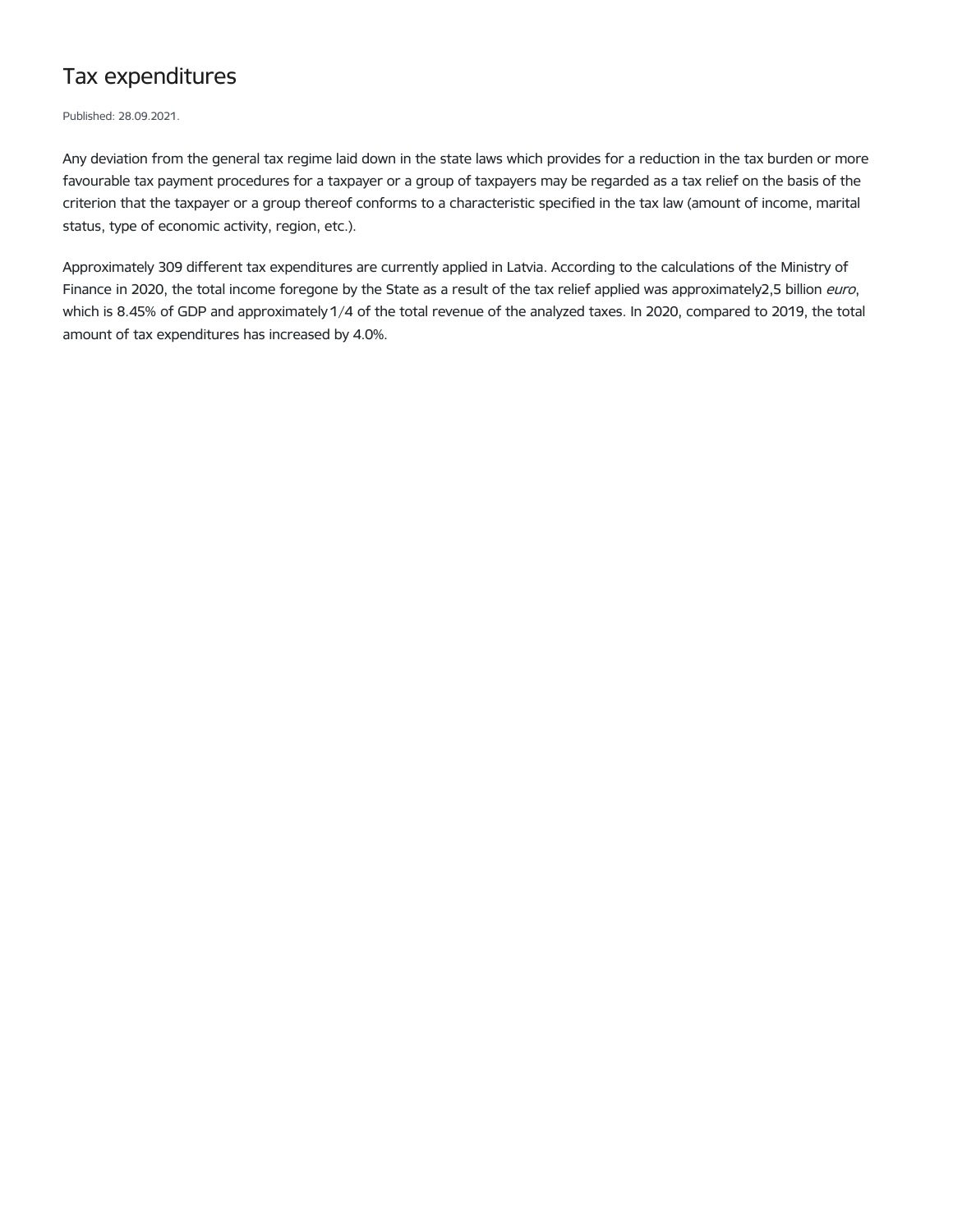

Informative reports and studies

Assessment of tax [expenditure](https://www.fm.gov.lv/lv/media/9977/download) for 2020 (in Latvian)

Annex (in [Latvian\)](https://www.fm.gov.lv/lv/media/9980/download)

[Presentation](https://www.fm.gov.lv/en/media/10010/download) (In English)  $\boxed{\mathfrak{D}}$